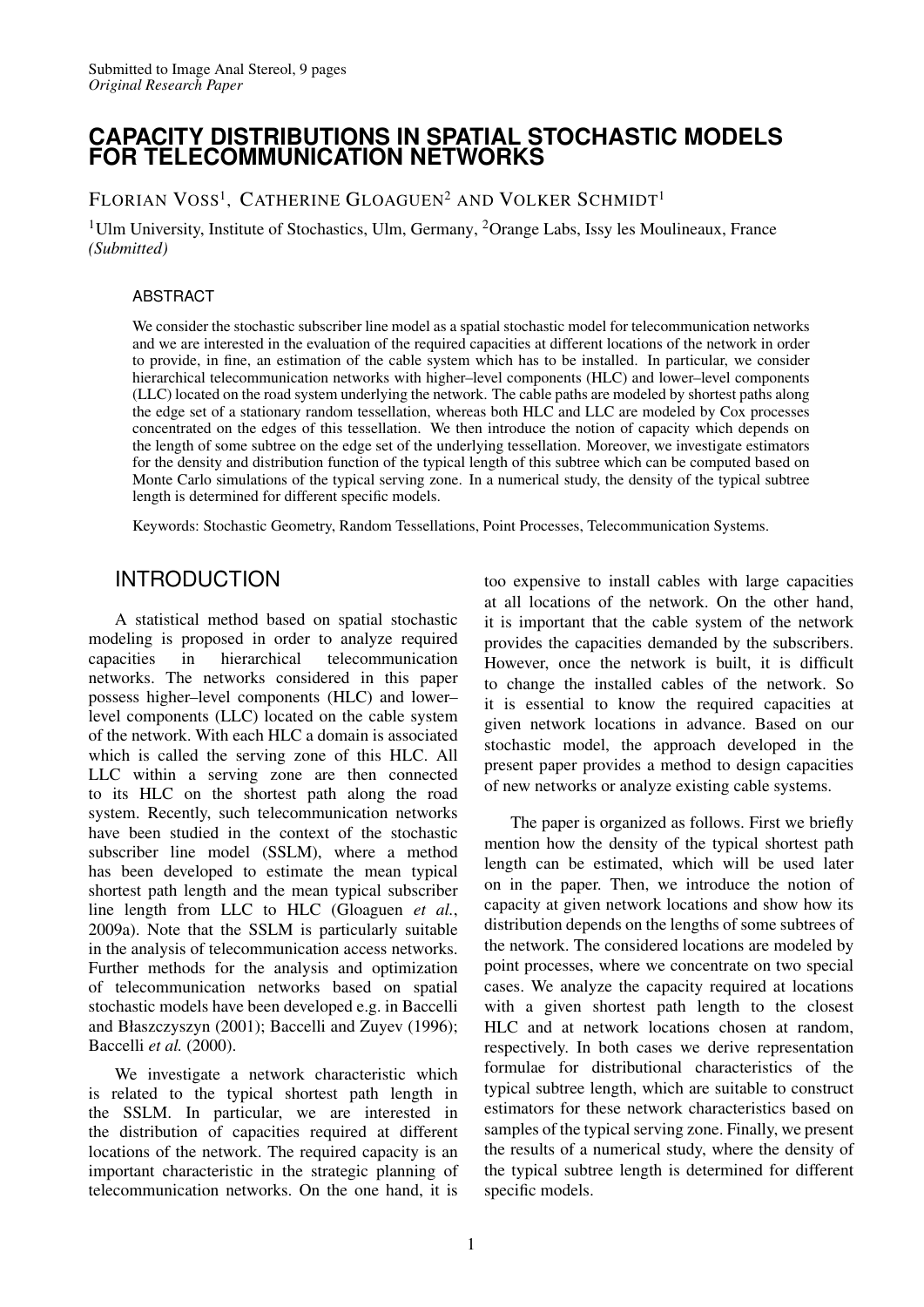

Figure 1. *HLC with their serving zones (blue) and LLC (green) with shortest paths along the edge set (red)*

# SHORTEST PATH LENGTHS

To begin with we briefly introduce our network model which is based on (marked) point processes, random tessellations and Palm theory. For details on these basic notions from stochastic geometry, see e.g. Stoyan *et al.* (1995); Schneider and Weil (2008). The cable system is modeled by the edge set  $T^{(1)}$  of a stationary and isotropic random tessellation *T* with intensity  $\gamma = \mathbb{E} \nu_1(T^{(1)} \cap [0, 1)^2)$ , where  $\nu_1$  denotes the 1-dimensional Hausdorff measure. For example, *T* can be a Poisson line tessellation (PLT), a Poisson– Voronoi tessellation (PVT), or a Poisson–Delaunay tessellation (PDT). The HLC and LLC are modeled as (conditionally independent) Cox processes *X<sup>H</sup>* and *X*<sup>*L*</sup> with linear intensities  $\lambda_{\ell}$  and  $\lambda'_{\ell}$  on  $T^{(1)}$ , where the random driving measure  $\Lambda$  of  $X_H$  and  $X_L$  is given by  $\Lambda(\mathcal{B}) = \widetilde{\lambda} \nu_1(\mathcal{B} \cap T^{(1)}), \mathcal{B} \in \mathscr{B}(\mathbb{R}^2)$  with  $\widetilde{\lambda} = \lambda_\ell$  and  $\lambda = \lambda_{\ell}$ , respectively. Each point  $X_{L,n}$  of  $X_L$  is then connected to its nearest neighbor of *X<sup>H</sup>* with respect to the Euclidean distance. Thus  $X_{L,n}$  is connected to a point  $X_{H,j}$  of  $X_H$  if and only if  $X_{L,n}$  is located in the Voronoi cell  $\Xi_{H,j}$  of  $X_{H,j}$  induced by  $X_H$ . Furthermore, we assume that the physical connection between  $X_{L,n}$  and its nearest neighbor of  $X_H$  is obtained on the shortest path along the edge set  $T^{(1)}$ . However, the connection path may lie partly outside  $\Xi_{H,j}$ . Let  $s(X_{L,n})$  denote the length of this path and consider the stationary marked point process  $\overline{X}_{L}^{s} = \{(X_{L,n}, s(X_{L,n}))\}.$ The typical mark of  $X_L^s$  is called the typical shortest path length. It is denoted by  $S^*$  and can formally be defined by the Palm mark distribution of  $X_L^s$ . In

the ergodic case, the empirical distribution of the marks  $s(X_{L,n})$  belonging to a sampling window *W* converges to the distribution of *S* ∗ if *W* unboundedly increases. Thus, *S* ∗ can be interpreted as the shortest path length of a location chosen at random among all LLC. Realizations of  $X_L^s$  are displayed in Figure 1. Let  $T_H = \{\Xi_{H,n}\}\$  denote the Voronoi tessellation of  $X_H$ and consider the marked point process  $\{(X_{H,n}, L_{H,n}^o)\},$ where  $L_{H,n}^o = (T^{(1)} \cap \Xi_{H,n}) - X_{H,n}$ , i.e., the points of  $X_H$  are labelled with the (centered) segment systems of  $T^{(1)}$  inside the Voronoi cells of  $T_H$ . The segment system  $L_H^*$  inside the typical cell of  $T_H$  is then defined as the typical mark of  $\{(\hat{X}_{H,n}, L_{H,n}^o)\}\)$ . Note that  $L_H^*$  can be split into segments  $S_i$ ,  $i = 1, \ldots, M$  with endpoints  $A_i, B_i$  such that  $s(A_i) < s(B_i) = s(A_i) + v_1(S_i)$ , where *s*(*x*) denotes the length of the shortest path from  $x \in L_H^*$ to the origin, see Figure 2.



Figure 2. *Splitting of*  $L_H^*$  *into segments*  $S_1, \ldots, S_M$ 

Using Neveu's exchange formula for stationary marked point processes, the following representation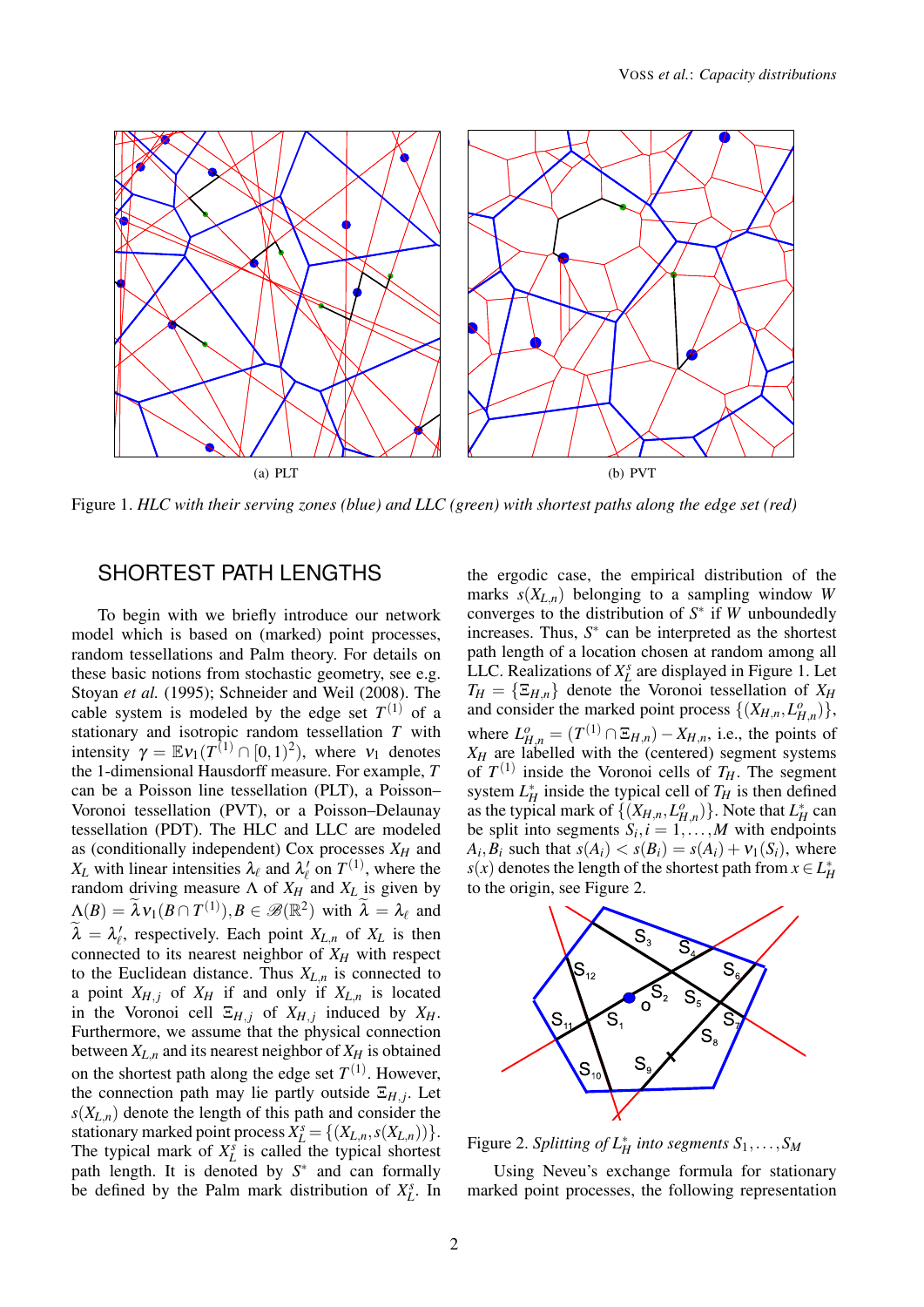formula can be derived, see Gloaguen *et al.* (2009b); Voss *et al.* (2009c).

Lemma 1 *The density f<sup>S</sup>* <sup>∗</sup> *of S*<sup>∗</sup> *is given by*

$$
f_{S^*}(x) = \begin{cases} \lambda_{\ell} \mathbb{E}\left[\sum_{i=1}^M \mathbb{I}_{[s(A_i), s(B_i))}(x)\right] & \text{if } x \geq 0, \\ 0 & \text{otherwise,} \end{cases}
$$

*where*  $\mathbb{I}_{[s(A_i),s(B_i))}(x)$  *equals* 1 *if*  $x \in [s(A_i), s(B_i))$  *and* 0 *otherwise.*

Note that the density *f<sup>S</sup>* <sup>∗</sup> of *S* <sup>∗</sup> does not depend on the intensity  $\lambda_{\ell}$  of LLC. Furthermore, the representation formula given in Lemma 1 leads to the (plug–in) estimator

$$
\widehat{f}_{S^*}(x;n) = \lambda_{\ell} \frac{1}{n} \sum_{j=1}^n \sum_{i=1}^{M_j} \mathbb{I}_{[s(A_{i,j}),s(B_{i,j)})}(x)
$$
 (1)

for  $f_{S^*}(x)$  which can be computed based on the simulation of *n* i.i.d. copies  $L_{H,1}^*$ , ...,  $L_{H,n}^*$  of  $L_H^*$ . For *T* being a PLT, PVT, and PDT, respectively, simulation algorithms for  $L_H^*$  are given in Fleischer *et al.* (2009); Gloaguen *et al.* (2005); Voss *et al.* (2009a). Note that the estimator  $f_{S^*}(\cdot; n)$  given in (1) has good statistical properties. For example, it can be shown that  $\mathbb{P}(\lim_{n\to\infty} \sup_{x\in\mathbb{R}} |\widehat{f}_{S^*}(x;n) - f_{S^*}(x)| = 0) = 1$ , see Voss  $\int_{n\to\infty}^{\infty}$   $\int_{1}^{\infty}$  *n*→∞

## MODELING OF CAPACITIES

The main topic of this paper is the modeling and analysis of capacities required at various locations in telecommunication networks. They are important performance characteristics and should be investigated before the networks are built physically, because it should be guaranteed as a rule that the capacity at a given location is higher than the demand at this location. Otherwise, the demand of some LLC cannot be served. Thus, for strategic planning of telecommunication networks, the analysis of capacities required at given locations of the network is an important task.

More formally, the capacity required at a given point  $x \in T^{(1)}$  of the edge set  $T^{(1)}$  is understood as the sum of demands which are requested by all those LLC located in the same serving zone as *x* and whose shortest paths cross  $x$ . In connection with this, we consider a sequence of independent and identically distributed random variables  $C_1, C_2, \ldots$  which describe the demand of the LLC at the locations  $X_{L,1}, X_{L,2}, \ldots$ , respectively. Moreover, let  $X = \{X_n\}$  be a further stationary point process of random locations  $X_n$  on the edge set  $T^{(1)}$  which is conditionally independent of  $X_L$  given  $T^{(1)}$ . The points of *X* are used to model the locations at which we want to analyze the required capacities. The (planar) intensity of  $\{X_n\}$  is denoted by  $\lambda$ . For each  $n \geq 1$ , we define the capacity  $C(X_n)$ required at  $X_n$  in the following way. If  $X_n \in L_{H,j}$  $L_{H,j}^o + X_{H,j}$  for some  $j \ge 1$ , then we put

$$
C(X_n) = \sum_{i=1}^{\infty} \mathbb{I}_{T_{\text{Sub}}(X_n)}(X_{L,i}) C_i, \qquad (2)
$$

where  $T_{sub}(X_n) = \{ y \in L_{H,j} : X_n \in P(y, X_{H,j}) \}$  is the subset of those points *y* on  $L_{H,j}$  whose shortest path  $P(y, X_{H,i})$  from *y* to  $X_{H,i}$  crosses  $X_n$ , see Figure 3. Note that we call  $T_{sub}(X_n)$  the subtree rooted at  $X_n$ .



Figure 3.  $T_{sub}(x)$  (black) at given location x (black) *with LLC (grey) on subtree.*

Since  $X_n$  is conditionally independent of  $X_L$  given *T*<sup>(1)</sup>, formula (2) implies that  $C(X_n) \triangleq \sum_{i=1}^{K_n} C_i$ , where  $K_n \sim Poi(\lambda_{\ell}' \nu_1(T_{sub}(X_n)))$  given  $\nu_1(T_{sub}(X_n))$ . Here  $Poi(\mu)$  denotes the Poisson distribution with mean  $\mu$ . Thus, the distribution of  $C(X_n)$  is fully characterized by  $\lambda'_\ell$  and the distribution of  $C_1$  and the subtree length  $v_1(T_{sub}(X_n))$ , respectively. Moreover, a similar representation formula can be derived for the typical capacity  $C^*$  (at the typical point of  $\{X_n\}$ ), where the nonnegative random variable  $C^*$  is distributed according to the Palm mark distribution of the stationary marked point process  $\{(X_n, C(X_n))\}.$ 

Theorem 1 *It holds that*

$$
C^* = \sum_{i=1}^{K^*} C_i, \tag{3}
$$

*where*  $K^* \sim Poi(\lambda_{\ell}^{\prime} v_1(T^*_{sub}))$  *given*  $v_1(T^*_{sub})$  *and the random variable*  $v_1(T_{sub}^*)$  *is distributed according to the Palm mark distribution of*  $X^T$  =  $\{(X_n, v_1(T_{sub}(X_n)))\}.$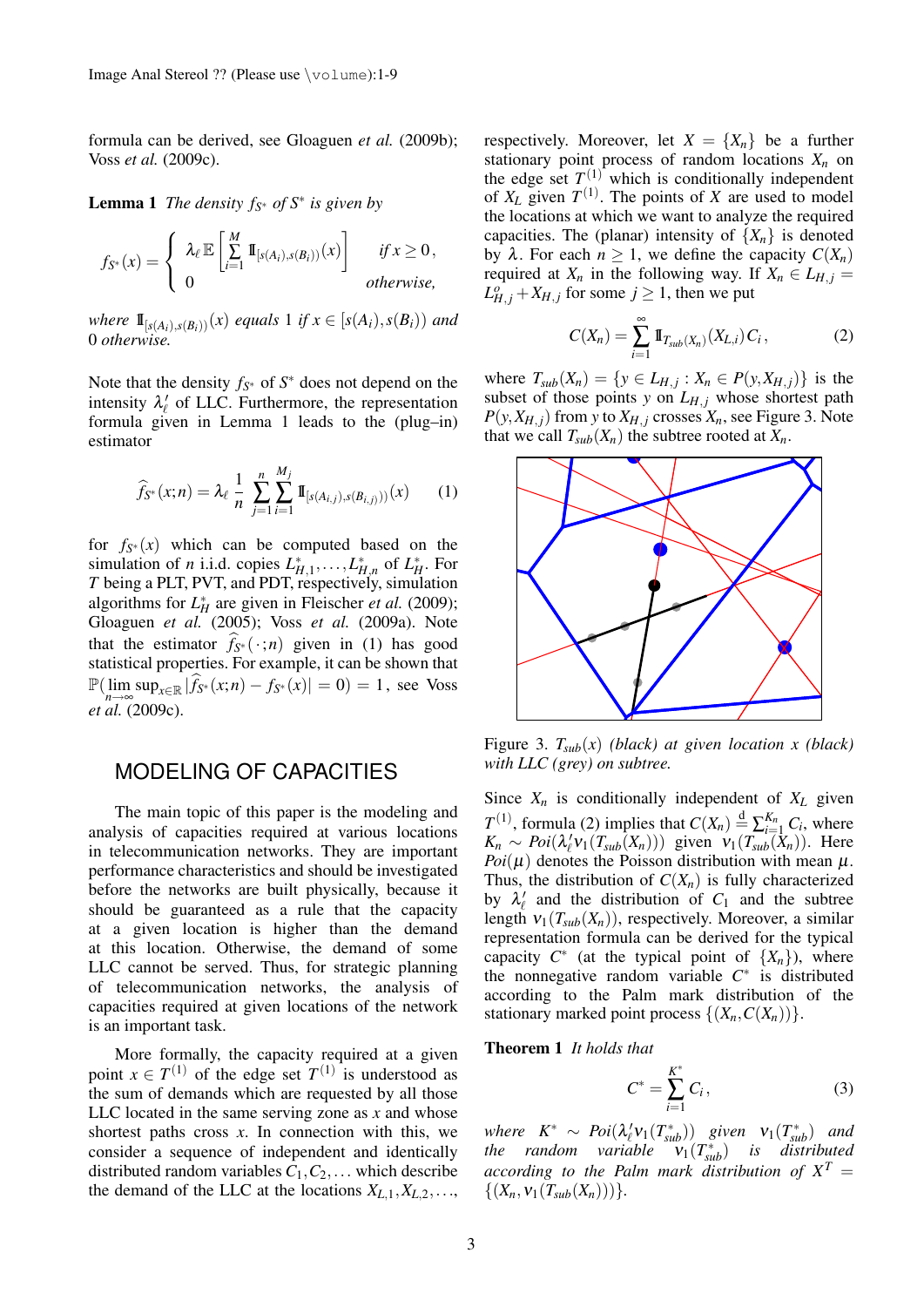Proof Using (2), the definition of the (Palm mark) distribution of  $C^*$  gives that for each  $h : \mathbb{R} \to [0, \infty)$ 

$$
\mathbb{E}h(C^*) = \frac{1}{\lambda} \mathbb{E} \Biggl( \sum_{X_i \in [0,1]^2} h \Biggl( \sum_{X_{L,j} \in T_{sub}(X_i)} C_j \Biggr) \Biggr) \n= \frac{1}{\lambda} \mathbb{E} \Biggl[ \mathbb{E} \Biggl( \sum_{X_i \in [0,1]^2} h \Biggl( \sum_{X_{L,j} \in T_{sub}(X_i)} C_j \Biggr) \mid T^{(1)}, X_H \Biggr) \Biggr],
$$

where

$$
\mathbb{E}\Big(\sum_{i} h\Big(\sum_{j} C_{j}\Big) | T^{(1)}, X_{H}\Big) \n= \mathbb{E}\Big[\mathbb{E}\Big(\sum_{i} h\Big(\sum_{j} C_{j}\Big) | X\Big) | T^{(1)}, X_{H}\Big] \n= \mathbb{E}\Big[\sum_{i} \mathbb{E}\Big(h\Big(\sum_{j} C_{j}\Big) | X\Big) | T^{(1)}, X_{H}\Big]
$$

and

$$
\mathbb{E}\Big(h\Big(\sum_j C_j\Big)\mid X\Big)=\mathbb{E}\Big(h\Big(\sum_{j=1}^{K_i} C_j\Big)\mid \mathsf v_1(T_{sub}(X_i)\Big)
$$

with  $K_i \sim Poi(\lambda_{\ell}^{\prime} v_1(T_{sub}(X_i)))$  given  $v_1(T_{sub}(X_i))$ . Thus, the statement of the theorem follows from the definition of the Palm mark distribution of the stationary marked point process  $X^T =$  $\{(X_n, V_1(T_{sub}(X_n)))\}.$ 

In view of formula (3), it suffices to investigate the distribution of the typical subtree length  $v_1(T_{sub}^*)$ , assuming that  $\lambda'_\ell$  and the distribution of  $C_1$  are known. Similar to the statement of Lemma 1, we can express the distribution of  $v_1(T_{sub}^*)$  in terms of the typical segment system  $L_H^*$ , using again Neveu's exchange formula. Let  $\lambda_H$  denote the (planar) intensity of  $X_H$ and let  $\widetilde{X}^T$  be the Palm version of  $X^T$  which is obtained under the Palm probability measure of  $\{(X_{H,n}, L_{H,n}^o)\},$ see e.g. Fleischer *et al.* (2009) for details. Then, the following is true.

**Theorem 2** *For any measurable h* :  $[0, \infty) \rightarrow [0, \infty)$ *,* 

$$
\mathbb{E} h(\mathbf{v}_1(T_{sub}^*)) = \frac{\lambda_H}{\lambda} \mathbb{E} \int_{L_H^* \times [0,\infty)} h(y) \widetilde{X}^T(d(x,y)). \tag{4}
$$

Proof Consider the two jointly stationary marked point processes  $X^H = \{(X_{H,n}, L_{H,n}^o)\}\$  and  $X^T$ . We can regard  $(X^T, X^H)$  as a random element of the space  $N_{[0,\infty),\mathscr{L}}$  of locally finite point sets with marks in [0, ∞) or  $\mathscr{L}$ , where  $\mathscr{L}$  denotes the family of all locally finite segment systems containing the origin. Using the function  $f : \mathbb{R}^2 \times [0, \infty) \times \mathscr{L} \times N_{[0, \infty), \mathscr{L}} \to [0, \infty)$  given by

$$
f(x, s, \zeta, \psi) = \begin{cases} h(s) & \text{if } x \in \zeta, \\ 0 & \text{otherwise}, \end{cases}
$$
 (5)

we can apply Neveu's exchange formula (Neveu, 1976; Maier *et al.*, 2004) for stationary marked point processes which yields formula (4).

In the rest of this paper we focus on two special cases for the point process  $\{X_n\}$  of locations at which the required capacities are considered.

## FIXED DISTANCE TO HLC

For some  $s > 0$ , let  $X = \{X_n\}$  be the point process which consists of all points of  $\{x \in T^{(1)} : s(x) = s\}$ , where  $s(x)$  denotes the shortest path length from x to  $X_{H,j}$  if  $x \in L_{H,j}$ , i.e., *X* is the point process of those points on  $T^{(1)}$  with a fixed shortest path length to their HLC which is equal to *s*. Then, the statement of Theorem 2 can be specified in the following way.

**Theorem 3** *For any measurable h* :  $[0, \infty) \rightarrow [0, \infty)$ *,* 

$$
\mathbb{E}h(\mathbf{v}_1(T_{sub}^*)) = \frac{\lambda_{\ell}}{f_{S^*}(s)} \mathbb{E} \sum_{i=1}^{\widetilde{K}} h(\mathbf{v}_1(T_{sub}(\widetilde{X}_i))), \quad (6)
$$

 $where \ (X_1, T_{sub}(X_1)), \ldots, (X_{\widetilde{K}}, T_{sub}(X_{\widetilde{K}})) \ denote the$ *marked points of*  $\widetilde{X}^T$  *on*  $L^*$ <sub>*H*</sub> *and*  $\widetilde{K}$  *is (random) total number of these points. In particular, the distribution function*  $\tilde{F}$  :  $\mathbb{R} \to [0,1]$  *of*  $v_1(T_{sub}^*)$  *is given by* 

$$
F(x) = \frac{\lambda_{\ell}}{f_{S^*}(s)} \mathbb{E} \sum_{i=1}^{\widetilde{K}} \mathbb{I}_{[0,x]}(\nu_1(T_{sub}(\widetilde{X}_i))), \quad x \ge 0. \tag{7}
$$

**Proof** Using formula (4) we only have to show that  $\lambda_H/\lambda = \lambda_{\ell}/f_{S^*}(s)$ . Moreover, since  $\lambda_H = \gamma \lambda_{\ell}$ , it suffices to show that  $\lambda = \gamma f_{S^*}(s)$ . We have that

$$
\lambda = \mathbb{E} \# \{ n : X_n \in [0,1)^2 \}
$$
  
=  $\mathbb{E} \sum_{i=1}^{\infty} \# \{ n : X_n \in L_{H,i} \cap [0,1)^2 \}$   
=  $\lambda_H \int_{\mathbb{R}^2} \mathbb{E} \# \{ n : \widetilde{X}_n \in L_H^* \cap ([0,1)^2 - x) \} dx,$ 

where the latter equality follows from the refined Campbell theorem for stationary marked point processes. Note that each point  $X_i, i = 1, \ldots, K$  is contained almost surely in exactly one segment of  $L_H^*$ and each segment contains 0 or 1 points of  $\widetilde{X}^T$ , so  $\widetilde{K} \leq M$ . We can assume without loss of generality that  $\widetilde{X}_i \in S_i$  for  $i = 1, \ldots, \widetilde{K}$  and that the segments  $S_i$ ,  $i = K+1, \ldots, M$  do not contain a point with shortest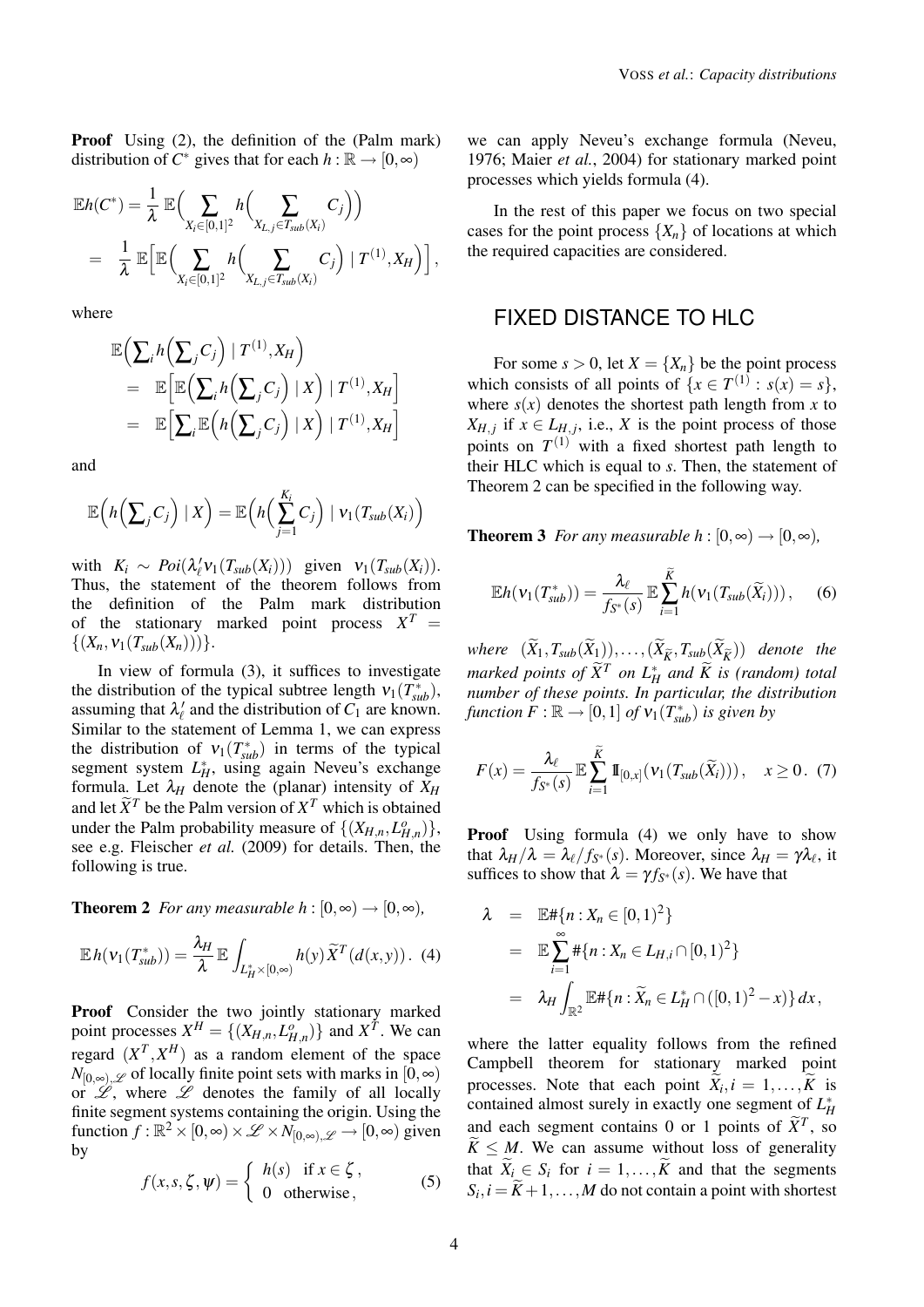path length *s*. This yields

$$
\lambda = \lambda_H \int_{\mathbb{R}^2} \mathbb{E} \# \{ n : \widetilde{X}_n \in L_H^* \cap ([0, 1)^2 - x) \} dx
$$
  
=  $\gamma \lambda_\ell \mathbb{E} \sum_{j=1}^{\widetilde{K}} \mathbf{I}_{[s(A_j), s(B_j))}(s) \int_{\mathbb{R}^2} \mathbf{I}_{[0, 1)^2 - \widetilde{X}_j}(x) dx$   
=  $\gamma \lambda_\ell \mathbb{E} \sum_{j=1}^{\widetilde{K}} \mathbf{I}_{[s(A_j), s(B_j))}(s) = \gamma f_{S^*}(s),$ 

where the latter equality follows from Lemma 1. This completes the proof.

Note that  $f_{S^*}(s)$  is not known analytically, but it can be estimated consistently by the estimator  $f_{S^*}(x; n)$ given in (1). Thus, Theorem 3 leads to a natural estimator for  $F(x)$  which is given by

$$
\widehat{F}(x;n) = \frac{\lambda_{\ell}}{\widehat{f}_{S^*}(x;n)} \frac{1}{n} \sum_{j=1}^n \sum_{i=1}^{\widetilde{K}^{(j)}} \mathbb{I}_{[0,x]}(\nu_1(T_{sub}^{(j)}(\widetilde{X}_i^{(j)}))),
$$
\n(8)

where  $\widetilde{K}^{(j)}$  and  $T_{sub}^{(j)}(\widetilde{X}_{i}^{(j)})$  $(i^{(j)}_i), j = 1, ..., n$  are i.i.d. copies of  $\widetilde{K}$  and  $v_1(T_{sub}(\widetilde{X}_i))$ , respectively. It is easy to see that  $\widehat{F}(x; n)$  is ratio–unbiased and strongly consistent for  $F(x)$ . Moreover, since F is continuous, it can be easily shown that

$$
\mathbb{P}(\lim_{n\to\infty}\sup_{x\in\mathbb{R}}|\widehat{F}(x;n)-F(x)|=0)=1.
$$

#### RANDOM LOCATIONS

In this section we assume that  $X = \{X_n\}$  is a Cox process with linear intensity  $\lambda_{\ell}^{"} = \lambda / \gamma$  on  $T^{(1)}$ , which is conditionally independent of  $X_H$  and  $X_L$ , given  $T^{(1)}$ . Recall that  $L_H^*$  can be split into segments  $S_i$ ,  $i = 1, ..., M$  with endpoints  $A_i$ ,  $B_i$  such that  $s(A_i)$  $s(B_i) = s(A_i) + v_1(S_i)$ . This leads to the following representation formula for the density  $f : \mathbb{R} \to [0, \infty)$ of the typical subtree length  $v_1(T_{sub}^*)$ , which is similar to the formula stated in Lemma 1 for the density *f<sup>S</sup>* ∗ of *S* ∗ .

#### Theorem 4 *It holds that*

$$
f(x) = \begin{cases} \lambda_{\ell} \mathbb{E}\left[\sum_{i=1}^{M} \mathbb{I}_{[l(B_i),l(A_i))}(x)\right] & \text{if } x \geq 0, \\ 0 & \text{otherwise,} \end{cases}
$$

*where*  $l(B_i)$  *denotes the subtree length at*  $B_i \in L_H^*$  *and*  $l(A_i) = v_1(S_i) + l(B_i).$ 

Note that Theorem 4 can be proven directly using Theorem 2 and the assumption that  ${X_n}$  is a Cox process on  $T^{(1)}$ . However, interestingly enough, there is an alternative proof which uses the following relationship between the distribution of the typical subtree length  $v_1(T_{sub}^*)$  at the points of  $\{X_n\}$  and the typical subtree length at the locations of the point process  ${X_{s,n}}$  with fixed shortest path length *s* considered in the preceding section.

**Lemma 2** *Let*  $s \in [0, \infty)$ *, then it holds that* 

$$
\mathbb{P}(v_1(T_{sub}^*) \le x \mid S_X^* = s) = F_s(x), \tag{9}
$$

where  $S_X^*$  denotes the shortest path length at the typical *point of X and F<sup>s</sup> denotes the distribution function introduced in eq. (7) for fixed shortest path length s.*

**Proof** Let  $K_s$  and  $X_{s,1},...,X_{s,\tilde{K}_s}$  be the random variables which have been integlyzed in Theorem 2 variables which have been introduced in Theorem 3 for fixed  $s \in [0, \infty)$ , i.e.,  $s(X_{s,i}) = s$  for  $i = 1, \ldots, K_s$ , where  $\widetilde{K}_s$  is the number of points on  $L^*_H$  with shortest path length *s* to the origin. Moreover, let  $\widetilde{X} = {\widetilde{X}_n}$ denote the Palm version of *X* with respect to the Palm distribution of  $X_H$ . Since the density  $f_{S^*}(s)$  does not depend on the intensity  $\lambda_{\ell}^{\prime}$  of the underlying Cox process  ${X_{L,n}}$  of LLC, see Lemma 1, the equality  $f_{S^*}(s) = f_{S_X^*}(s)$  holds almost everywhere. Thus we have

$$
\mathbb{P}(v_1(T_{sub}^*) \le x \mid S_X^* = s)
$$
\n
$$
= \lim_{\varepsilon \searrow 0} \mathbb{P}(v_1(T_{sub}^*) \le x \mid S_X^* \in [s, s + \varepsilon))
$$
\n
$$
= \lim_{\varepsilon \searrow 0} \mathbb{E}\Big(\mathbb{I}_{[0,x]}(v_1(T_{sub}^*)) \frac{\mathbb{I}_{[s,s+\varepsilon)}(S_X^*)}{\int_s^{s+\varepsilon} f_{S_X^*}(u) du}\Big)
$$
\n
$$
= \lim_{\varepsilon \searrow 0} \frac{\lambda_\ell}{\lambda_\ell''} \mathbb{E} \sum_{\tilde{X}_n \in L_H^*} \mathbb{I}_{[0,x]}(v_1(T_{sub}(\tilde{X}_n))) \frac{\mathbb{I}_{[s,s+\varepsilon)}(s(\tilde{X}_n))}{\int_s^{s+\varepsilon} f_{S^*}(u) du}
$$
\n
$$
= \lambda_\ell \lim_{\varepsilon \searrow 0} \mathbb{E} \int_{L_H^*} \mathbb{I}_{[0,x]}(v_1(T_{sub}(y))) \frac{\mathbb{I}_{[s,s+\varepsilon)}(s(y))}{\int_s^{s+\varepsilon} f_{S^*}(u) du} v_1(dy),
$$

where the last but one equality is obtained by a slight modification of Theorem 2 and the last equality follows from the fact that the points  $\{X_n\}$  form a Cox process on  $L_H^*$  with linear intensity  $\lambda_{\ell}^{"}$ , see Fleischer *et al.* (2009). We can divide  $L_H^*$  into the segments *S*1,...,*S<sup>M</sup>* as before and get

$$
\mathbb{P}(\nu_1(T_{sub}^*)) \leq x \mid S_X^* = s)
$$
  
=  $\lambda_\ell \lim_{\varepsilon \searrow 0} \mathbb{E} \sum_{i=1}^M \int_{S_i} I\!\!I_{[0,x]}(\nu_1(T_{sub}(y))) \frac{I\!\!I_{[s,s+\varepsilon)}(s(y))}{\int_{S}^{s+\varepsilon} f_{S^*}(u) du} \nu_1(dy).$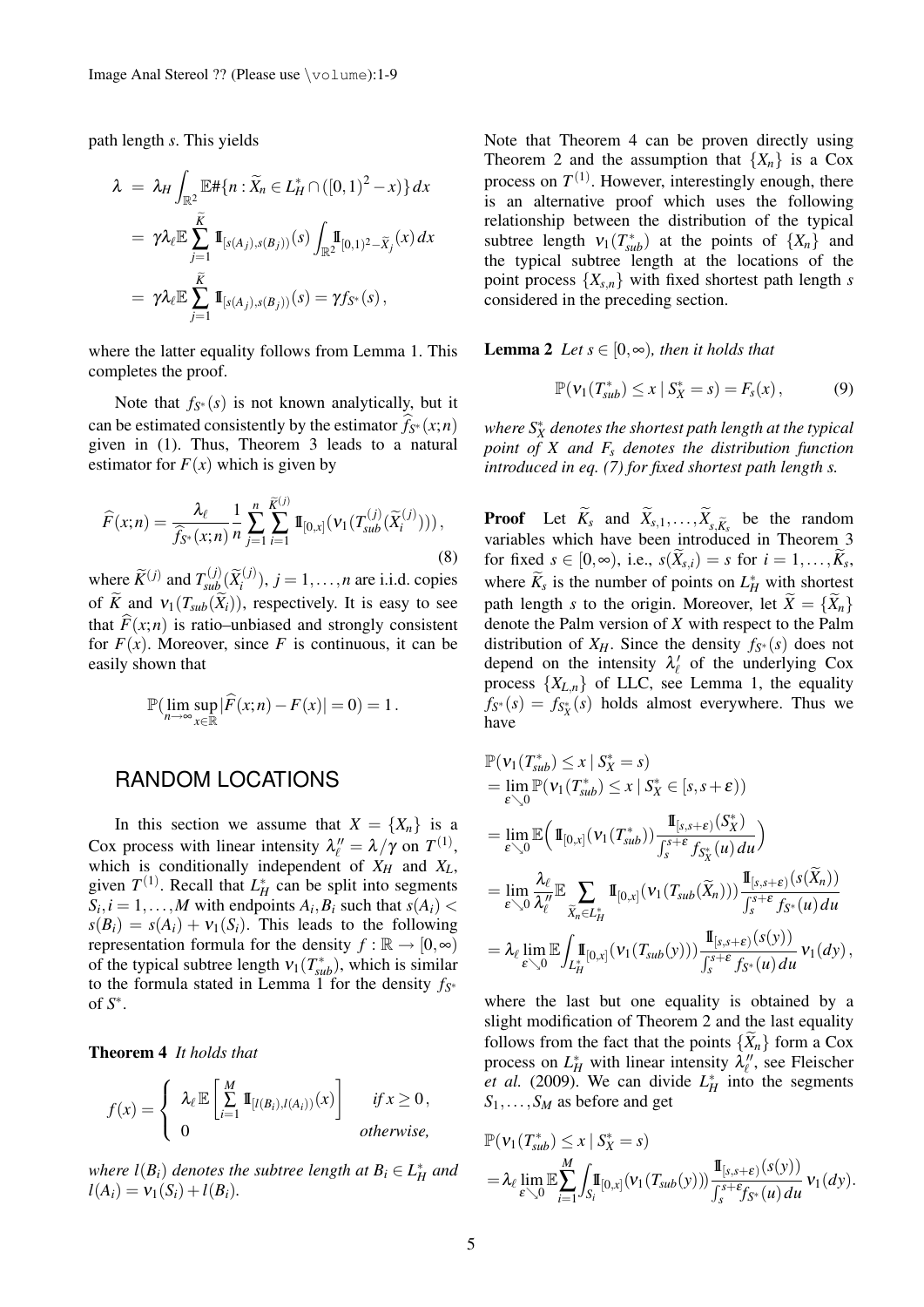Furthermore,  $f_{S^*}$  is right-continuous, thus we have almost surely

$$
\lim_{\varepsilon \searrow 0} \sum_{i=1}^{M} \int_{S_i} \mathbb{I}_{[0,x]}(\nu_1(T_{sub}(y))) \frac{\mathbb{I}_{[s,s+\varepsilon)}(s(y))}{\int_{s}^{s+\varepsilon} f_{S^*}(u) du} \nu_1(dy) \n= \frac{1}{f_{S^*}(s)} \sum_{i=1}^{\widetilde{K}_s} \mathbb{I}_{[0,x]}(\nu_1(T_{sub}(\widetilde{X}_{s,i}))).
$$

Since

$$
\int_{S_i} \mathbb{I}_{[0,x]}(v_1(T_{sub}(y))) \frac{\mathbb{I}_{[s,s+\epsilon)}(s(y))}{\int_s^{s+\epsilon} f_{S^*}(u) du} v_1(dy)
$$
\n
$$
\leq \int_{S_i} \frac{\mathbb{I}_{[s,s+\epsilon)}(s(y))}{\epsilon \min_{x \in [s,s+1)} f_{S^*}(x)} v_1(dy)
$$
\n
$$
\leq \frac{1}{\min_{x \in [s,s+1)} f_{S^*}(x)} < \infty,
$$

we can use the dominated convergence theorem in order to get

$$
\mathbb{P}(v_1(T_{sub}^*)) \le x \mid S_X^* = s)
$$
  
= 
$$
\frac{\lambda_{\ell}}{f_{S^*}(s)} \mathbb{E} \sum_{i=1}^{\widetilde{K}_s} \mathbb{I}_{[0,x]}(T_{sub}(\widetilde{X}_{s,i})) = F_s(x),
$$

which completes the proof.

Note that Lemma 2 states that the distribution function  $F_s$  can be regarded as the conditional distribution function of  $v_1(T_{sub}^*)$  given that  $S_X^* = s$ . We now use this relationship in order to prove Theorem 4.

**Proof of Theorem 4** For each  $x \ge 0$  Lemma 2 yields

$$
F(x) = \mathbb{E} (\mathbb{P} (v_1(T_{sub}^*) \le x | S_X^*))
$$
  
\n
$$
= \int_0^\infty \mathbb{P} (v_1(T_{sub}^*) \le x | S_X^* = s) f_{S_X^*}(s) ds
$$
  
\n
$$
= \int_0^\infty F_s(x) f_{S_X^*}(s) ds
$$
  
\n
$$
= \int_0^\infty \frac{\lambda_\ell}{f_{S^*}(s)} \mathbb{E} \sum_{i=1}^{\widetilde{K}_s} \mathbb{I}_{[0,x]}(T_{sub}(\widetilde{X}_{s,i})) f_{S_X^*}(s) ds,
$$

where the latter equality follows from (7) and  $K_s, X_{s,1}, \ldots, X_{s, \widetilde{K}_s}$  are the random variables introduced in the proof of Lemma 2. Since  $f_{S^*}(s) = f_{S_X^*}(s)$  for almost all  $s \in [0, \infty)$ , we have

$$
F(x) = \lambda_{\ell} \mathbb{E} \int_0^{\infty} \sum_{i=1}^{\widetilde{K}_s} \mathbb{I}_{[0,x]}(T_{sub}(\widetilde{X}_{s,i})) ds
$$
  
\n
$$
= \lambda_{\ell} \mathbb{E} \sum_{i=1}^M \int_{l(B_i)}^{l(A_i)} \mathbb{I}_{[0,x]}(s) ds
$$
  
\n
$$
= \int_0^x \lambda_{\ell} \mathbb{E} \sum_{i=1}^M \mathbb{I}_{[l(B_i),l(A_i))}(s) ds,
$$

which proves the theorem.

For each  $x \geq 0$ , Theorem 4 leads to the natural estimator

$$
\widehat{f}(x;n) = \lambda_{\ell} \frac{1}{n} \sum_{j=1}^{n} \sum_{i=1}^{M^{(j)}} \mathbb{I}_{[l(B_i^{(j)}),l(A_i^{(j)}))}(x)
$$
(10)

for  $f(x)$  which is based on *n* independent and identically distributed copies of  $L^*_{H}$ . Clearly,  $\hat{f}(x;n)$  is unbiased and strongly consistent for  $f(x)$ . For further useful properties of  $f(x; n)$ , see Voss *et al.* (2009c).

#### NUMERICAL RESULTS

We now consider two specific examples assuming that *T* is a PLT or PVT, respectively. Then, it is not difficult to show that the distribution function *F* of the typical subtree length  $v_1(T_{sub}^*)$ , considered in (7) for network locations with a fixed distance to their HLC, has a density. To see this, suppose that the typical segment system  $L_H^*$  and the marked points  $(X_1, T_{sub}(X_1)), \ldots, (X_{\tilde{K}}, T_{sub}(X_{\tilde{K}}))$  as well as the random tessellation  $T^*$  with respect to the Palm distribution of  $X_H$  are given. If we only condition on *T*<sup>\*</sup>, the distribution of  $\sum_{i=1}^{K}$  **I**<sub>*B*</sub>( $v_1(T_{sub}(\widetilde{X}_i)))$  does not change if each HLC is replaced by a new HLC which is uniformly distributed on the same segment. Under this transformation the points with shortest path length *s* on  $T^*$  are not changed, but some new points may lie on  $L_H^*$ and some points may not lie on  $L_H^*$  anymore. However, the subtree lengths  $T_{sub}(\widetilde{X}_i)$ ,  $i = 1, 2, \ldots$  are changed in a continuous and non-constant way with probability one if HLC are shifted along the segments. Thus  $\sum_{i=1}^{K} \mathbb{I}_{B}(v_1(T_{sub}(\widetilde{X}_i))) = 0$  almost surely if  $v_1(B) = 0$ and hence the distribution of  $v_1(T_{sub}^*)$  is absolutely continuous.

Moreover, a scaling invariance can be observed if the scaling factor  $\kappa = \gamma / \lambda_{\ell}$  is fixed, i.e., the structure of the network model is fixed, but on different scales, see e.g. Gloaguen *et al.* (2009b); Voss *et al.* (2009a). We thus used the estimators introduced in the preceding sections to determine the density  $f(x)$  of the typical subtree length  $v_1(T^*_{sub})$  for different values of  $\kappa$  based on i.i.d. samples of  $L_H^*$  which were generated using simulation algorithms introduced in Gloaguen *et al.* (2005); Fleischer *et al.* (2009). For each realization of  $L_H^*$  first the shortest path from *o* to all nodes of  $L_H^*$ were computed using Dijkstra's algorithm (Dijkstra, 1959). In a second step, segments with distance peak were split and in this way  $L_H^*$  was transformed into a tree structure, the shortest path tree. Note that the distance peaks are the leaves of the tree. Based on this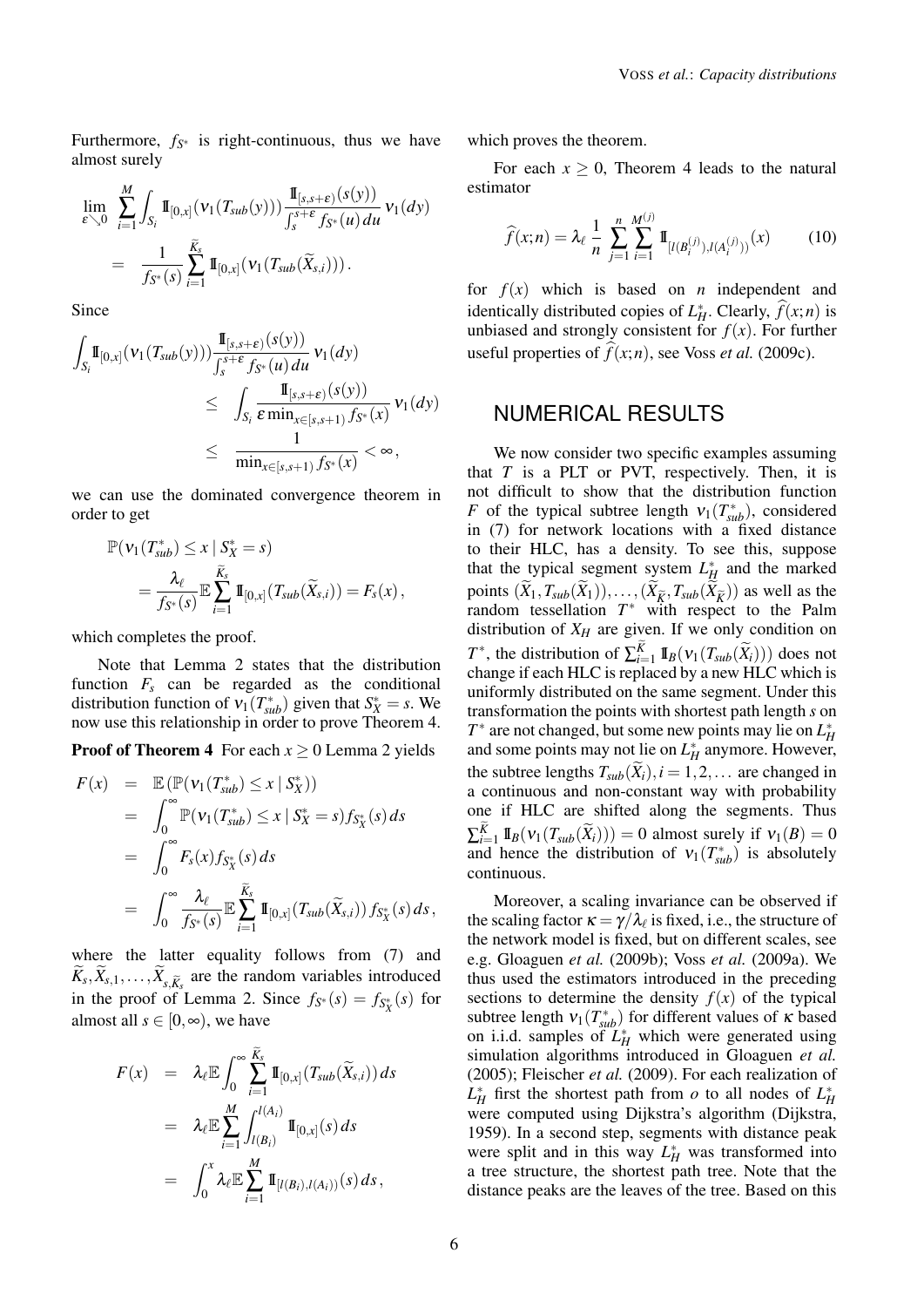tree we computed the subtree length  $l(B_i)$  and  $l(A_i)$ at the segment endpoints  $A_i, B_i, i = 1, \ldots, M$ . These results were then directly used for the computation of the estimator  $\hat{f}(x; n)$  in eq. (10). In order to compute the estimator  $\widehat{F}_s(x; n)$  in eq. (8) we first chose the segments  $S_i$ ,  $i = 1, ..., K$  with  $s(A_i) \leq s < s(B_i)$ , i.e., the segments which contain the points  $X_1, \ldots, X_{\widetilde{K}}$ , and computed  $v_1(T_{sub}(\widetilde{X}_i)) = l(B_i) + s(B_i) - s$ .

In Figure 4 the numerical results are displayed for *T* being a PLT or PVT, respectively, and for Cox processes  $\{X_n\}$  with different values of  $\kappa$ , where we used the estimator introduced in (10). Furthermore, in Figure 5 the results are shown which we obtained for network locations with a fixed distance *s* to their HLC. For different values of  $s$  and  $\kappa$ , we computed the density of the typical subtree length  $v_1(T_{sub}^*)$ using difference quotients of the empirical distribution function  $\widehat{F}(x; n)$  given in (8).

It can be seen that the shapes of all the densities presented in Figures 4 and 5 are quite similar to each other. Furthermore, Figure 5 shows that the density *f*(*x*) of the typical subtree length  $v_1(T_{sub}^*)$  does not depend too much on the particular choice of the (fixed) distance *s* to the nearest HLC. On the other hand, the values of  $f(x)$  change rather drastically if the model type of *T* (PLT vs. PVT) or the scaling factor  $\kappa$  is changed, see Figures 4 and 5.

We also remark that knowing the density  $f(x)$ of the typical subtree length  $v_1(T_{sub}^*)$  and using the representation formula (3) for the typical capacity  $C^*$ , we can compute e.g. the expectation  $\mathbb{E}h(C^*)$  for various functionals  $h: [0, \infty) \to [0, \infty)$  of  $C^*$ , where

$$
\mathbb{E}h(C^*) = \mathbb{E}h(\sum_{i=1}^{K^*} C_i)
$$
  
= 
$$
\sum_{k=0}^{\infty} \frac{1}{k!} \mathbb{E}h(\sum_{i=1}^k C_i) \int_0^{\infty} e^{-\lambda'_\ell x} (\lambda'_\ell x)^k f(x) dx,
$$

which is a consequence of Theorem 1.

#### **DISCUSSION**

In this paper, the notion of capacity in the SSLM has been introduced. Furthermore, it has been shown how distributional characteristics of the typical capacity can be computed for two different types of network locations, where the algorithm is based on Monte Carlo simulation of the typical serving zone. Note that these results can be generalized in different ways, e.g. to typical capacities for further types of network locations. Possible examples are the nodes of the underlying tessellation or subfamilies of these nodes conditioning on the number of nodes passed on the shortest path to HLC. Another topic for future research could be the investigation of limit theorems regarding the distribution of typical capacity as  $\kappa \rightarrow \infty$ . Note that in Voss *et al.* (2009b) scaling limits of this type have been derived for the typical shortest path length  $S^*$ . It would be of great practical interest if such limit theorems can also be derived for the typical subtree length and the typical capacity, respectively. Furthermore, besides computing the densities of *S* ∗ and  $v_1(T_{sub}^*)$  separately, it is possible to determine the joint density of  $\overline{S}^*$  and  $v_1(T^*_{sub})$ , seen from the perspective of the typical point of a Cox process on  $T^{(1)}$ , see Figure 6. From this two-dimensional density it is then possible to compute the density of  $v_1(T_{sub}^*)$  conditioning on  $S^* = s$ . Summarizing, the ideas which have been developed in the present paper can be combined with the fitting techniques for optimal network models introduced in Gloaguen *et al.* (2006) in order to provide an efficient tool for capacity analysis in real (planned or existing) telecommunication networks.

## ACKNOWLEDGEMENTS

This research was supported by Orange Labs through research grant 46 143 714. The authors thank Steffen Müthing for his help in performing the computer experiments.

#### **REFERENCES**

- Baccelli F, Błaszczyszyn B (2001). On a coverage process ranging from the Boolean model to the Poisson-Voronoi tessellation. Adv Appl Prob 33:293–323.
- Baccelli F, Tchoumatchenko K, Zuyev S (2000). Markov paths on the Poisson-Delaunay graph with applications to routeing in mobile networks. Adv Appl Prob 32:1– 18.
- Baccelli F, Zuyev S (1996). Poisson-Voronoi spanning trees with applications to the optimization of communication networks. Operations Res 47:619–31.
- Dijkstra, E (1959). A note on two problems in connexion with graphs. Numerische Mathematik 1:269–271.
- Fleischer F, Gloaguen C, Schmidt V, Voss F (2009). Simulation of the typical Poisson-Voronoi-Cox-Voronoi cell. J Stat Comput Sim 79:939–957.
- Gloaguen C, Fleischer F, Schmidt H, Schmidt V (2005). Simulation of typical Cox-Voronoi cells, with a special regard to implementation tests. Math Meth Operations Res 62:357–73.
- Gloaguen C, Fleischer F, Schmidt H, Schmidt V (2006). Fitting of stochastic telecommunication network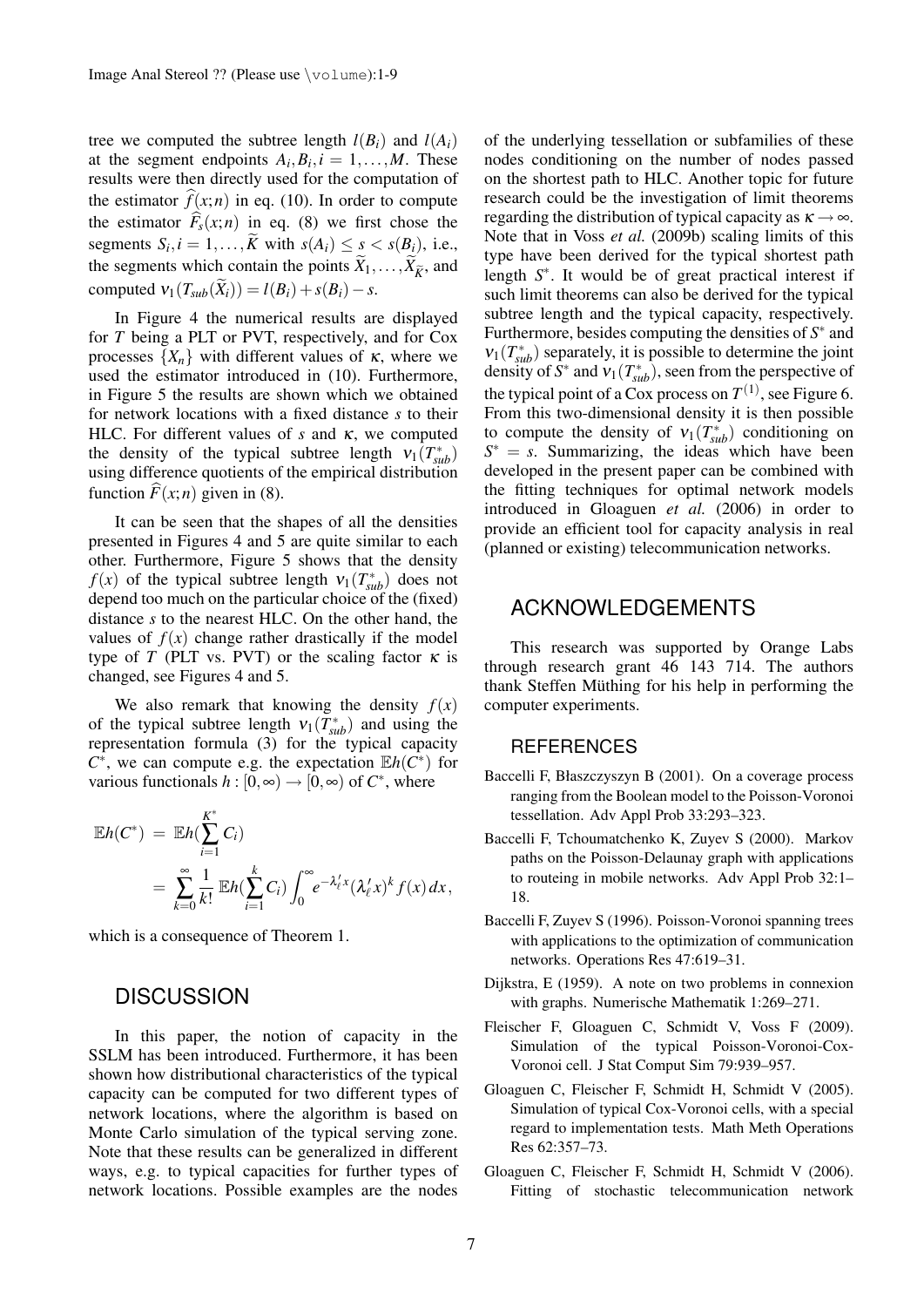

Figure 4. *Density f of*  $v_1(T_{sub}^*)$  *for Cox processes*  $\{X_n\}$ 



Figure 5. *Density f of*  $v_1(T_{sub}^*)$  *for fixed distance s to HLC* 



Figure 6. *Joint density of*  $(S^*, v_1(T^*_{sub}))$